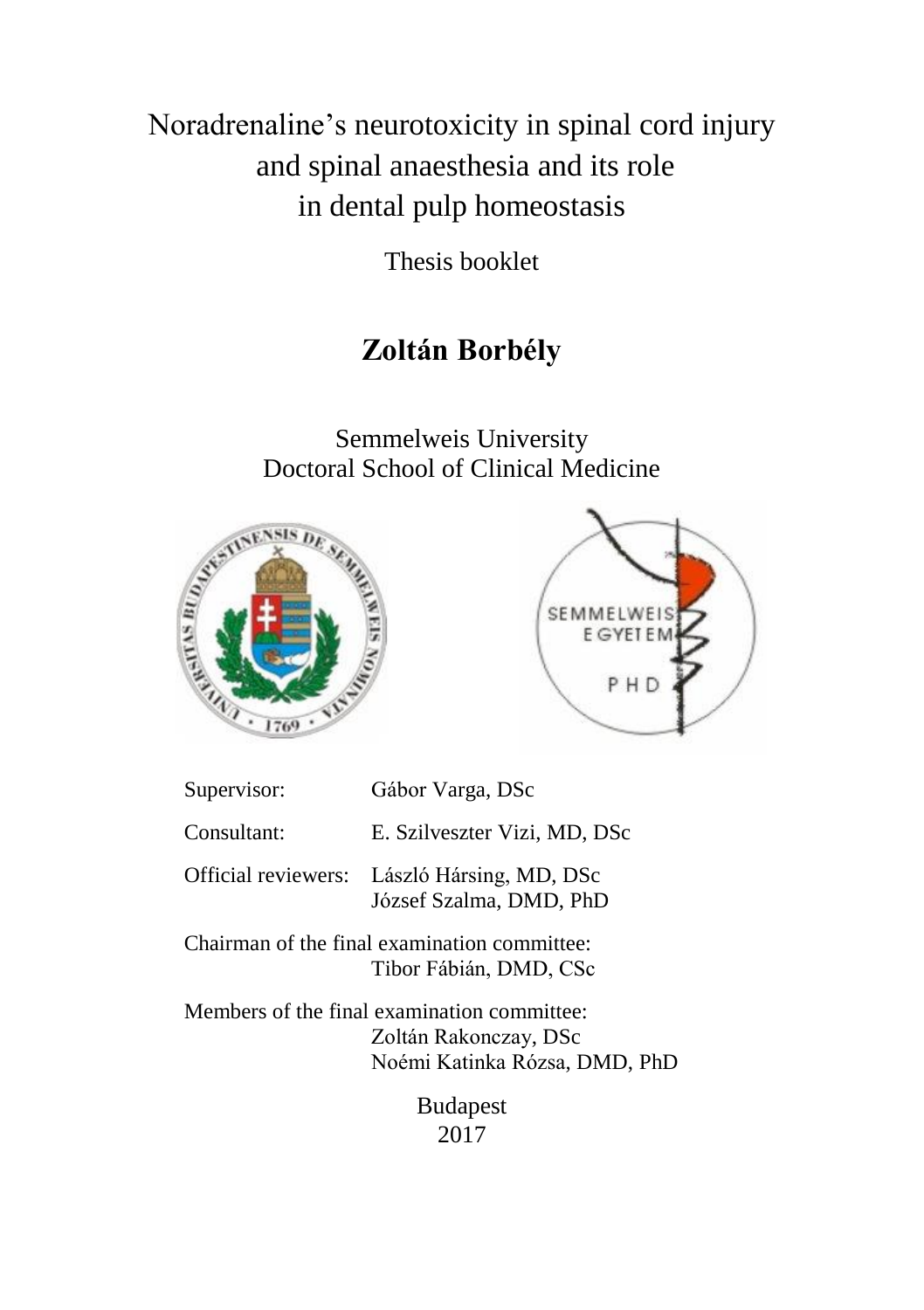### **INTRODUCTION**

Noradrenaline plays and important role in homeostasis as a neurotransmitter of the central and autonomic nervous system and a hormone. Its primary function is to promote alertness and vigilance, and to control the body's response to stress and danger.

However, despite its physiological importance, noradrenaline can also mediate neurotoxic effects, meaning that the excessive release of the transmitter can damage surrounding neural tissue. Such excessive release can be triggered, as our study shows, by the injury or local anaesthesia of the spinal cord.

The global incidence rate of spinal cord injury is around 180 000 and more than half of this is due to road traffic accidents. Most of the victims are below 30 years of age and become permanently impaired, as current therapeutic procedures cannot achieve significant improvement in neural function.

Apart from the limited regenerative potential of neural tissue, the damage to the spinal cord is worsened by several factors of secondary spinal cord injury, like ischemia, inflammation and excitotoxicity due to the excessive release of neurotransmitters. All three are in close interaction with the release of noradrenaline, thus the transmitter could play an important role in the pathology of spinal cord injury.

Noradrenaline might be equally important in the mechanism of local anaesthesia. Previous studies on the spinal cord proved that the Na<sup>+</sup> and K<sup>+</sup> channel blocker lidocaine significantly increases the release of noradrenaline, which might be due to its  $K^+$  channel blocking effect.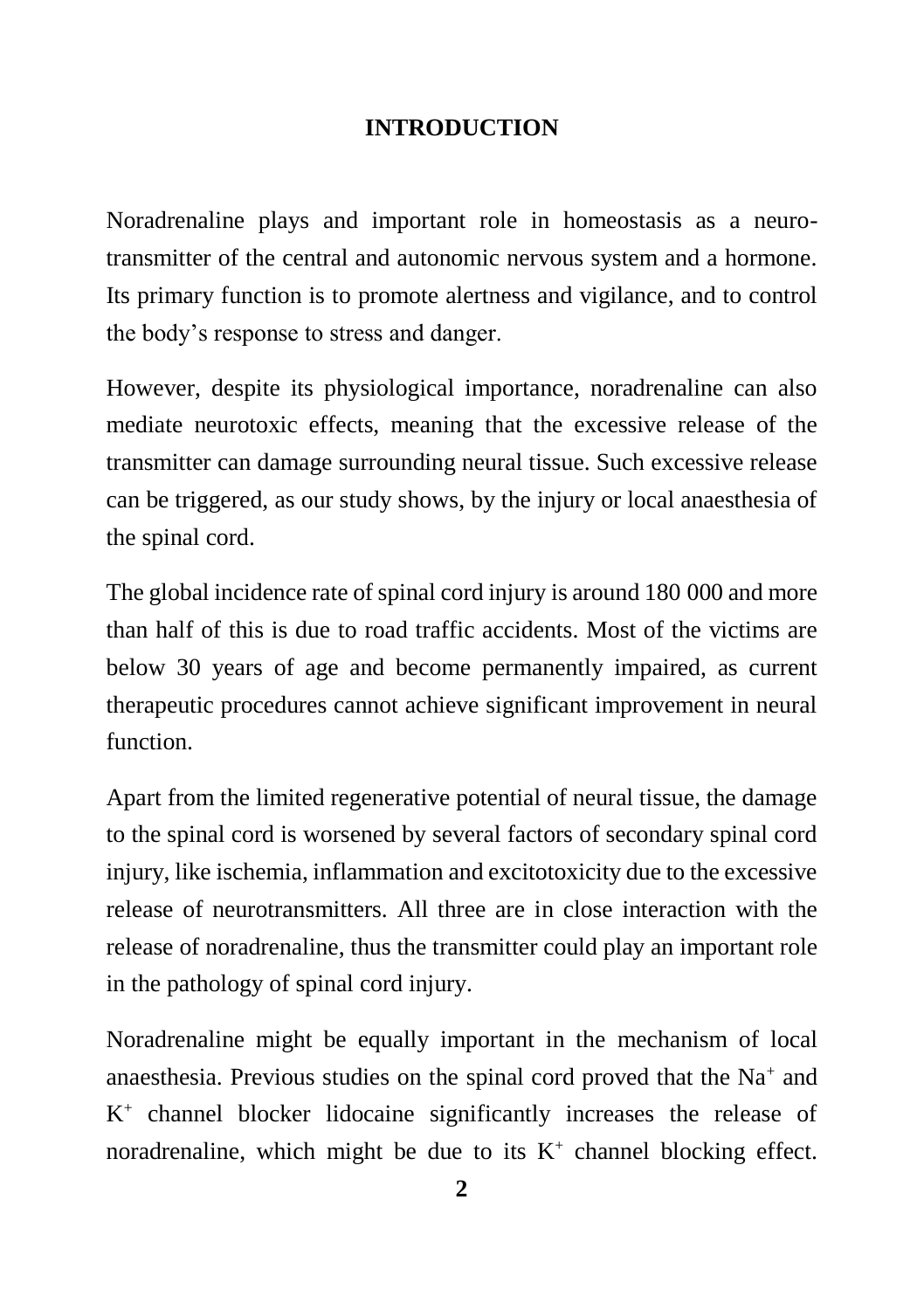This could promote its anaesthetic and vasoconstrictive properties, but also its neurotoxic effects.

As the neurotransmitter of the sympathetic nervous system and a hormone, noradrenaline is an important regulator of the dental pulp's homeostasis. Noradrenaline is not only the primary mediator of vasoconstriction in the pulp, but also influences its pain perception and inflammatory processes. Some evidence suggests that noradrenaline modulates the size of periapical lesions, the formation of tertiary dentine and the extent of root resorption during orthodontic tooth movement.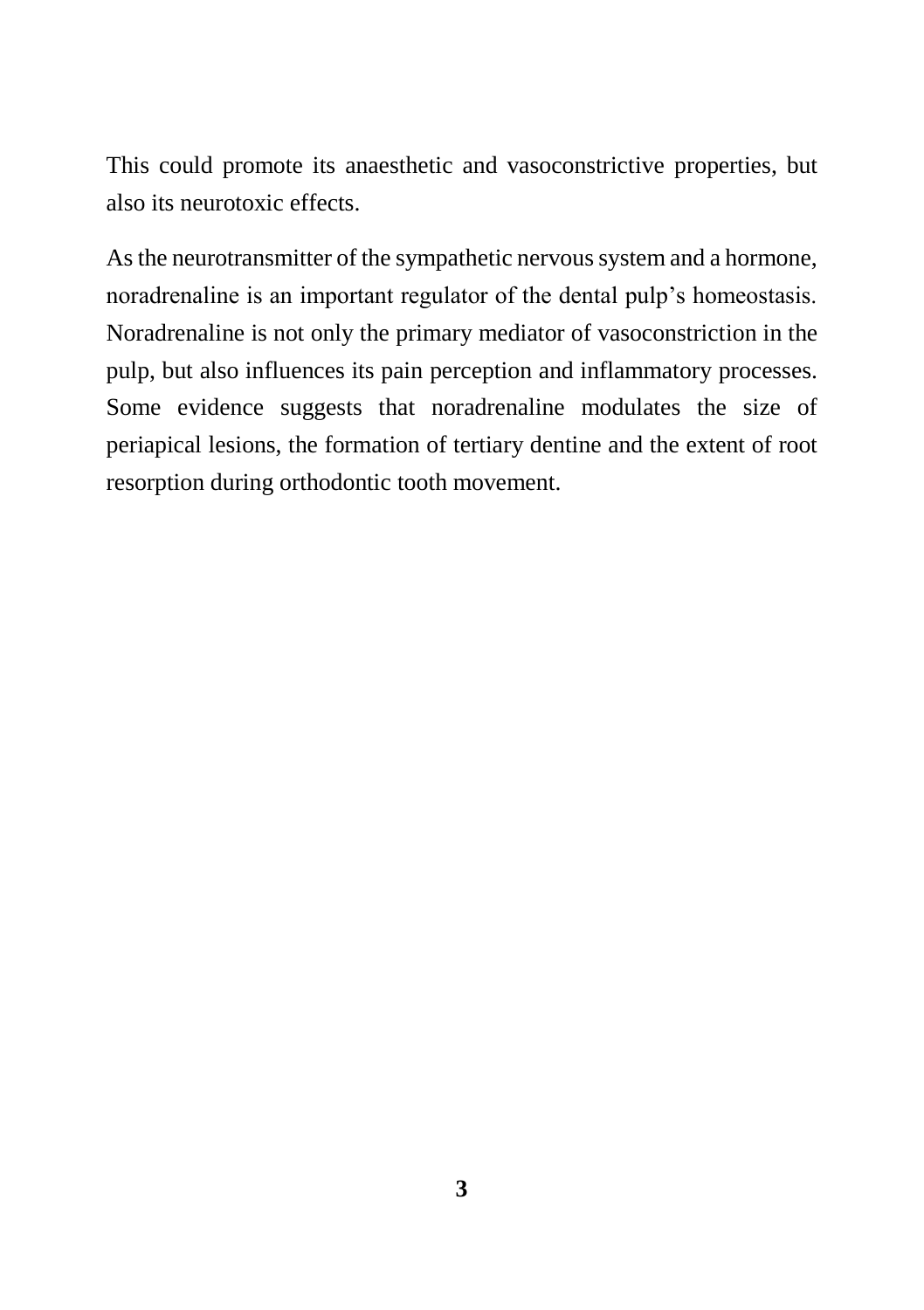#### **OBJECTIVES**

1) Following an artificial spinal cord injury, we aimed to measure the changes in local noradrenaline release using an ex vivo microperfusion method, at 1, 3 and 14 days after the injury.

2) To study the function of the noradrenaline uptake transporter following spinal cord injury, as the transporter is important in non-synaptic noradrenaline release during pathological conditions.

3) To determine the effect of the  $Na^+$  and  $K^+$  channel blocker local anaesthetic lidocaine on the release of noradrenaline from spinal cord slices, and to compare it with the effect of the selective  $Na<sup>+</sup>$  channel blocker tetrodotoxin and the selective  $K^+$  channel blocker 4-aminopyridin.

4) To test a human dental pulp experimental model that could be used to determine the changes in neurotransmitter release during certain pharmacological and pathological conditions.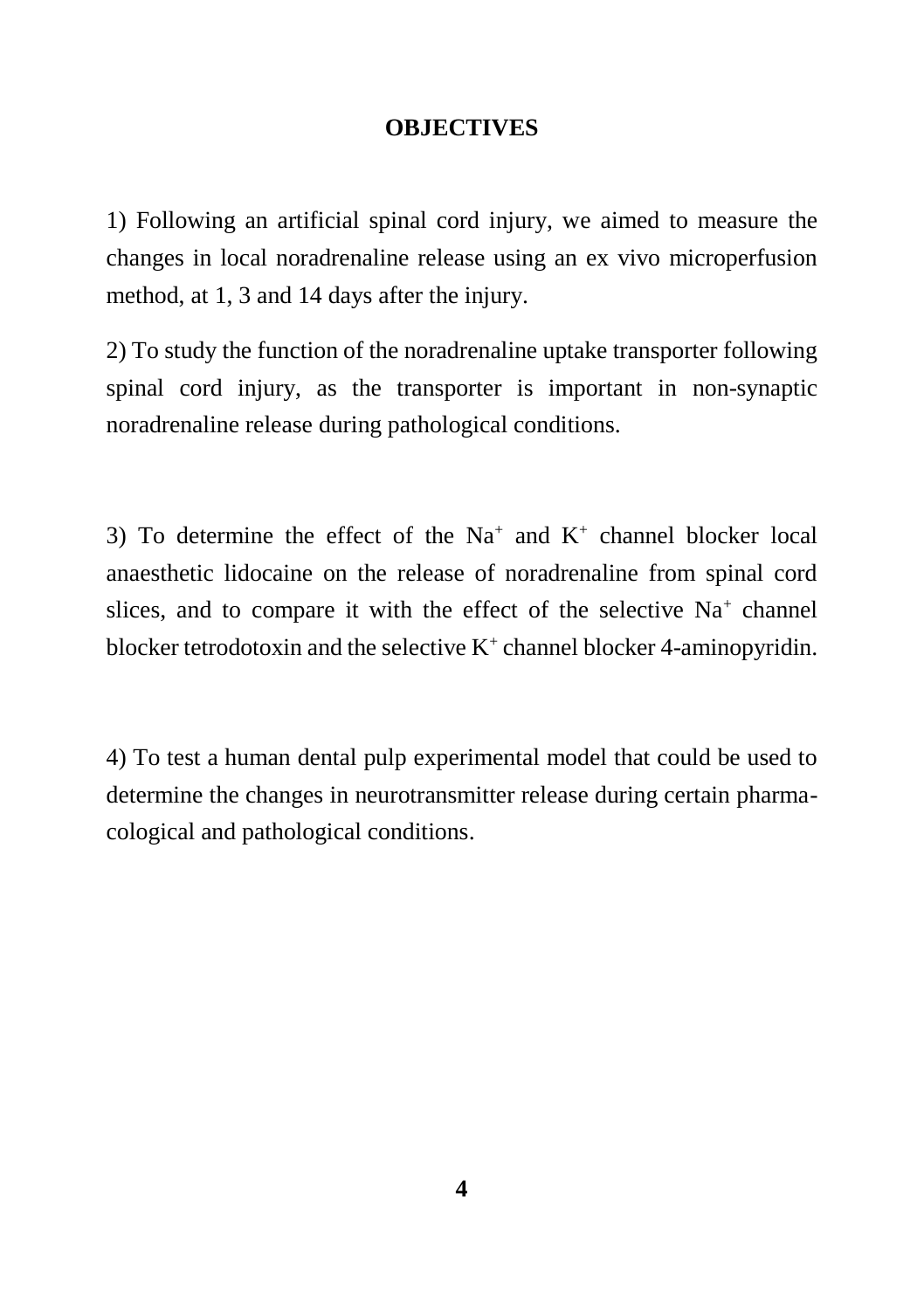#### **METHODS**

### *Tissue samples*

Spinal cord slices used in our experiments were isolated from adult female Wistar rats. In the spinal cord injury model, we used 16 animals for the uptake experiments, 49 animals for the fractional release experiments and 2 animals for electron microscopy. For the local anaesthetic model, we used another 12 animals.

Human dental pulp samples were isolated from healthy wisdom teeth from patients less than 25 years of age.

### *Spinal cord injury*

Injury of the spinal cord was simulated with an artificial unilateral cutting (hemisection) at the 4th lumbar segment. Rats were anaesthetised and the spinal cord was exposed using laminectomy, then cut unilaterally with a crescent shaped blade. 1, 3 and 14 days later, rats were decapitated and the spinal cord tissue, 2-5 mm caudally to the injury, removed and cut into 400 µm thick slices. 4 slices were used for each experiment, with an average total weight of  $13.1 \pm 2.9$  mg.

# *[ <sup>3</sup>H]noradrenaline labeling*

Spinal cord slices were preincubated in aerated  $(95\% \text{ O}_2 \text{ and } 5\% \text{ CO}_2)$ Krebs solution for 20 min at 37  $^{\circ}$ C. In half of the uptake experiments, 1 μM nisoxetine was added to the preincubation and incubation solutions, which inhibits the noradrenaline uptake transporter. Subsequently,  $5 \mu$ Ci/ml radioactive tritium-noradrenaline ( $[3H]NA$ ) was added to the solution for another 45 min of incubation. The radioactively labeled transmitter is taken up specifically into noradrenergic terminals due to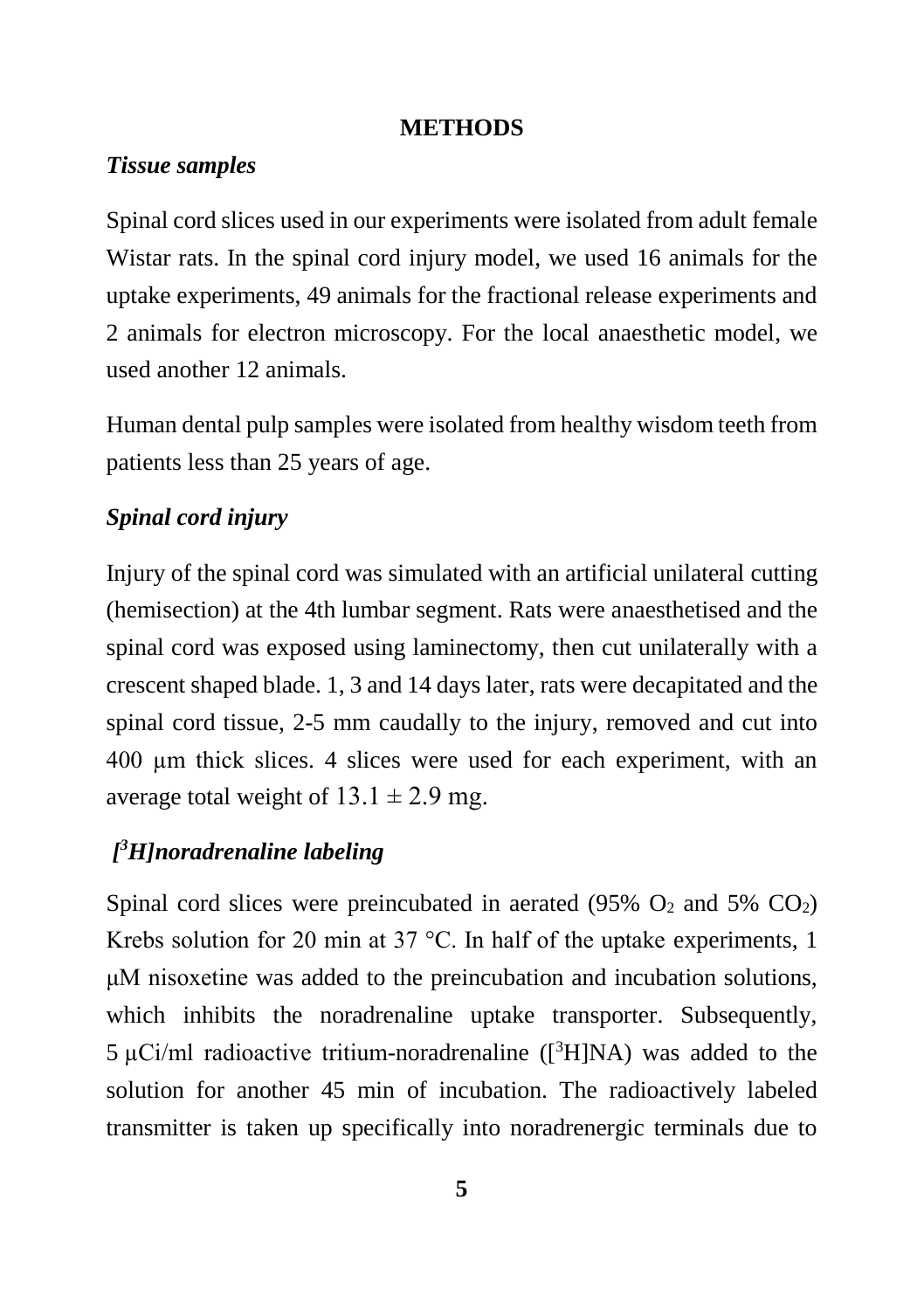the noradrenaline transporter. Tissue slices were then placed into microperfusion chambers. The chambers were preperfused with aerated Krebs solution at 37 °C at a rate of 0.5 ml/min for 60 min.

# *Measurement of noradrenaline uptake*

In the uptake experiments, after preperfusion, tissue slices were homogenised in trichloroacetic acid and their radioactivity was determined with a liquid scintillation spectrometer and expressed in Bq/g (disintegrations/sec/gram of spinal cord tissue).

# *Stimulated noradrenaline release*

In the fractional release experiments, after preperfusion, chamber effluents were collected in 19 consecutive fractions, 200 sec each. Electrical field stimulation (40 V, 3 Hz, 1 msec) was applied with platinum electrodes for 80 sec at the beginning of the 3rd and 13th fractions. In half of the experiments, 1 μM nisoxetine was added to the perfusion solution starting at the 8th fraction. Following fraction collection, we determined the radioactivity of the fractions, which is proportionate to the amount of released  $[3H]NA$ . The transmitter release observed in the 4 fractions following electrical stimulation in addition to the resting release was considered stimulated release

# *Electron microscopy*

Transmission electron microscopy images were obtained from healthy samples and 3 days after injury, at the ventral horn of spinal cord segment L5, 2 mm caudally to the injury.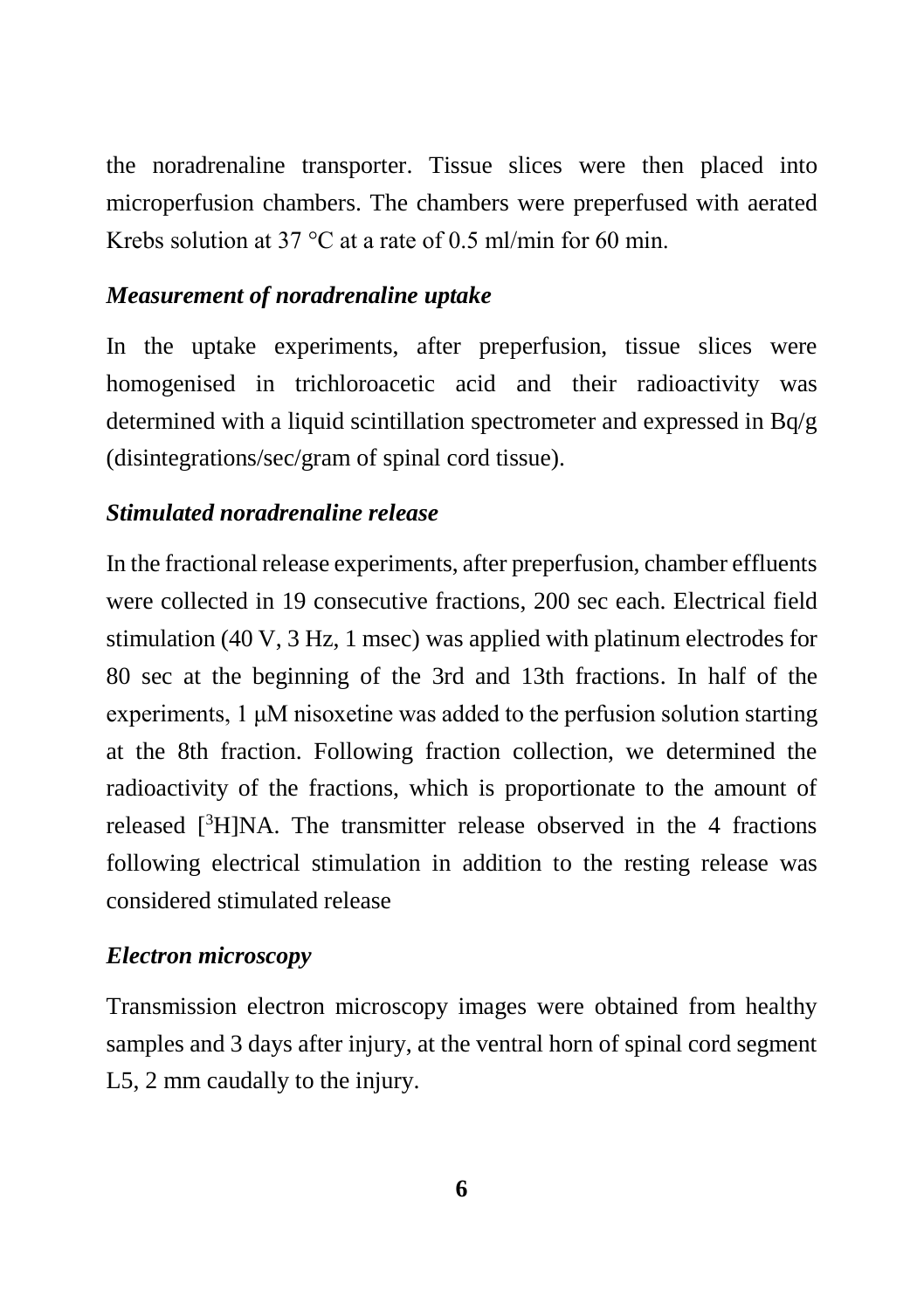#### *Local anaesthetics*

The measurement methods used with local anaesthetics were similar to those used after spinal cord injury. The Na<sup>+</sup> and K<sup>+</sup> channel blocker lidocaine was applied at a concentration of 5 mM, which can be achieved clinically during spinal anaesthesia. The concentration of the selective Na<sup>+</sup> channel blocker tetrodotoxin was 1 µM, and the concentration of the selective K<sup>+</sup> channel blocker 4-aminopyridin was 300  $\mu$ M.

### *Dental pulp experiments*

Measurement methods used on human dental pulp were also similar to those described above. Microperfusion chamber effluents were collected in 32 consecutive fractions, 300 sec each. Electrical field stimulation (40 V, 5 Hz, 1 msec) was applied for 30 sec at the beginning of the 7th fraction, and for 100 sec at the beginning of the 17th and 27th fractions.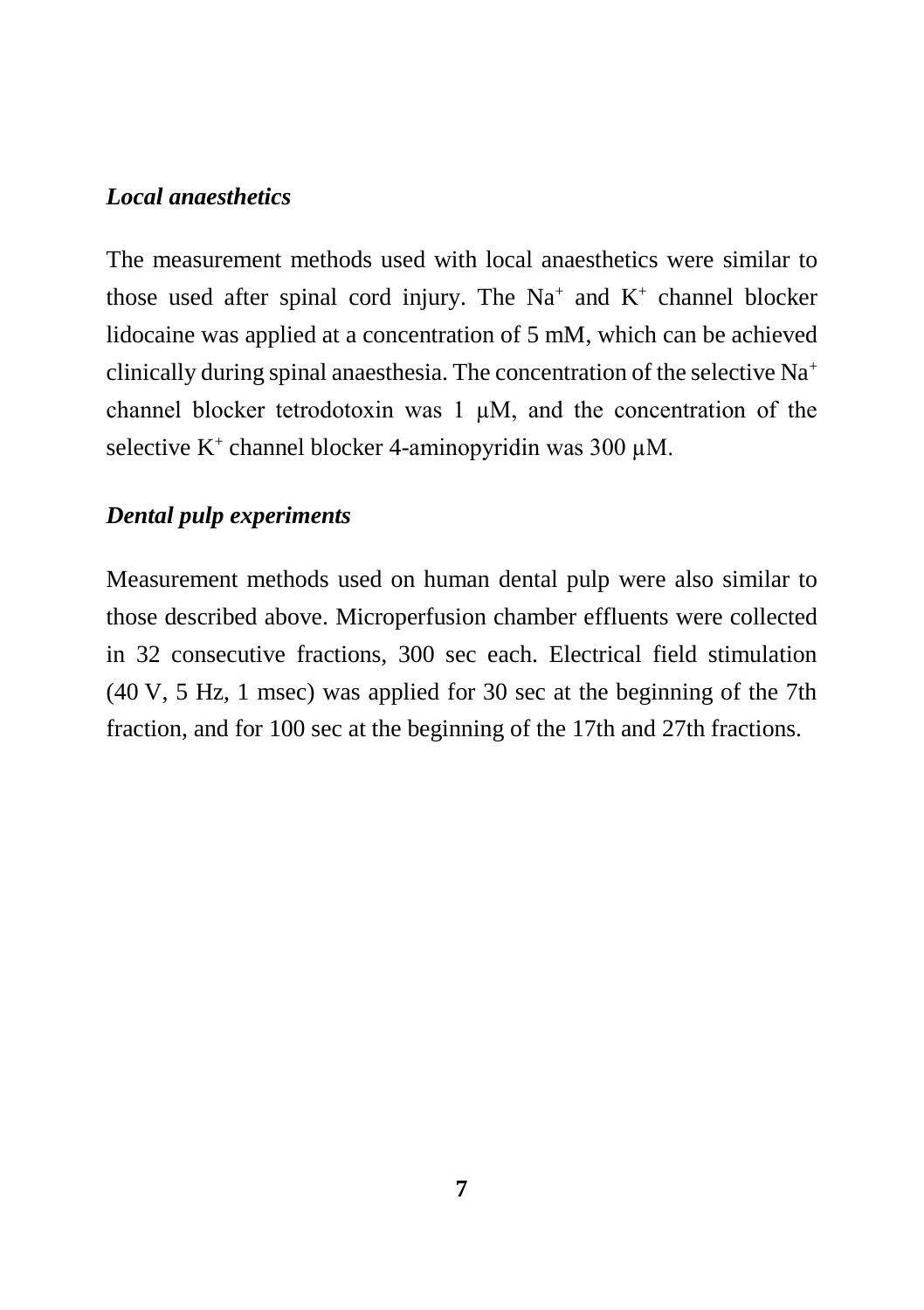#### **RESULTS**

#### *Morphological changes after spinal cord injury*

After surgical hemisection, the rats showed typical signs of hemiplegia, with no movement of the right hindlimb. 1 and 3 days after injury, the macroscopic appearance of the spinal cord resembled healthy tissue. Electron microscopy images revealed an overall degeneration but many intact synapses were observed.

# *[ <sup>3</sup>H]noradrenaline uptake*

Following tissue labeling, the average uptake of <sup>[3</sup>H]NA in the spinal cord slices from the control group was  $149 \pm 32$  kBq/g. Interestingly, this value remained similar 3 days after injury ( $158 \pm 10 \text{ kBq/g}$ ). Noradrenaline uptake was potently inhibited by the application of the noradrenaline reuptake inhibitor nisoxetine at a concentration of 1 μM during the preincubation and labeling periods, resulting in an average radioactivity of  $37 \pm 9$  kBq/g, a 75% decrease compared to the control group. 3 days after injury this inhibition was significantly less effective  $(61 \pm 16 \text{ kBq/g})$ , resulting in a 62% decrease.

## *[ <sup>3</sup>H]noradrenaline release in the control experiments*

In the fractional release experiments the average release during a 200 sec resting period was  $0.67 \pm 0.13\%$  of the total radioactivity content (FRR<sub>1</sub>). Electrical stimulation caused an additional [<sup>3</sup>H]NA release of  $2.73 \pm 0.68\%$  (FRS<sub>1</sub>), which slowly decreased to its resting value. In response to the second electrical stimulation the increase was less pronounced (FRS<sub>2</sub>= 1.94  $\pm$  0.57%) and the FRS<sub>2</sub>/FRS<sub>1</sub> ratio was  $0.73 \pm 0.21$ .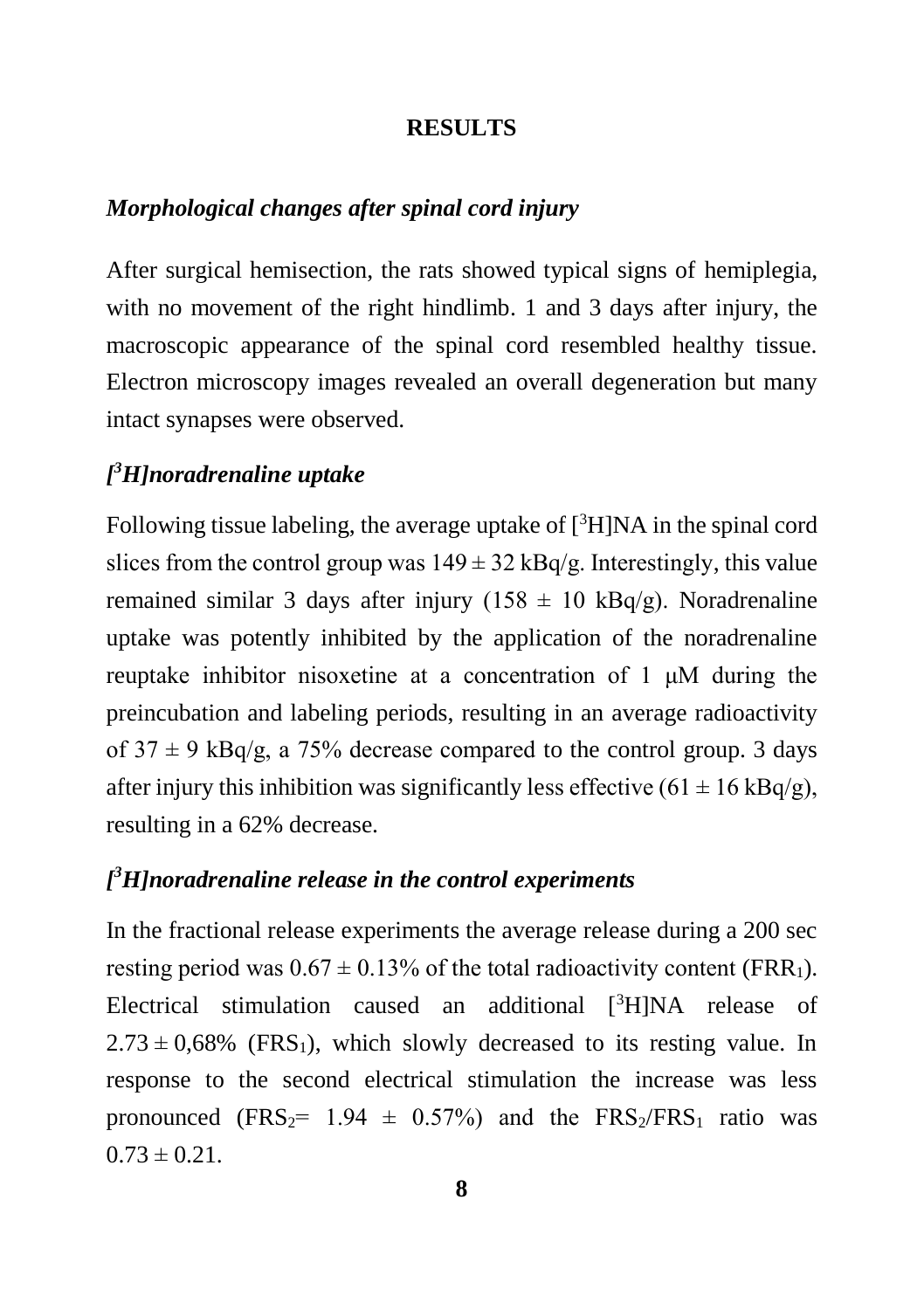# *The effect of spinal cord injury on [<sup>3</sup>H]noradrenaline release*

Following spinal cord injury both the resting and stimulated  $[3H]NA$ release increased significantly. FRR<sub>1</sub>, which represents the resting release, was  $0.81 \pm 0.09\%$  1 day after injury,  $0.81 \pm 0.12\%$  3 days after injury and  $1.01 \pm 0.46\%$  14 days after injury. All three are significantly higher than the control value.  $FRS_1$ , which represents the stimulated release, was  $3.01 \pm 0.95\%$  1 day after injury,  $3.21 \pm 0.74\%$  3 days after injury and  $3.40 \pm 0.95\%$  14 days after injury. The value measured 3 days after injury was significantly higher than the control value.

These results suggest that 3 days after spinal cord hemisection, there is a 20% increase in the resting release and an additional 18% increase in the stimulated release of noradrenaline.

# *The effect of uptake inhibition on [ <sup>3</sup>H]noradrenaline release*

In half of the fractional release experiments, 1  $\mu$ M nisoxetine was added to the perfusion solution starting at the 8th fraction to inhibit  $[{}^{3}H]NA$ reuptake. Thus, after the second electrical stimulation, more transmitter remained in the superfusion solution, resulting in a significant increase in the measured  $[3H]NA$  release in all groups.

However, nisoxetine inhibited noradrenaline uptake less effectively after spinal cord injury. While nisoxetine increased  $FRS<sub>2</sub>$  by 73% in the control group, this increase was only 61% 1 day after injury and 37% 3 days after injury, the latter being significantly different compared to the control group.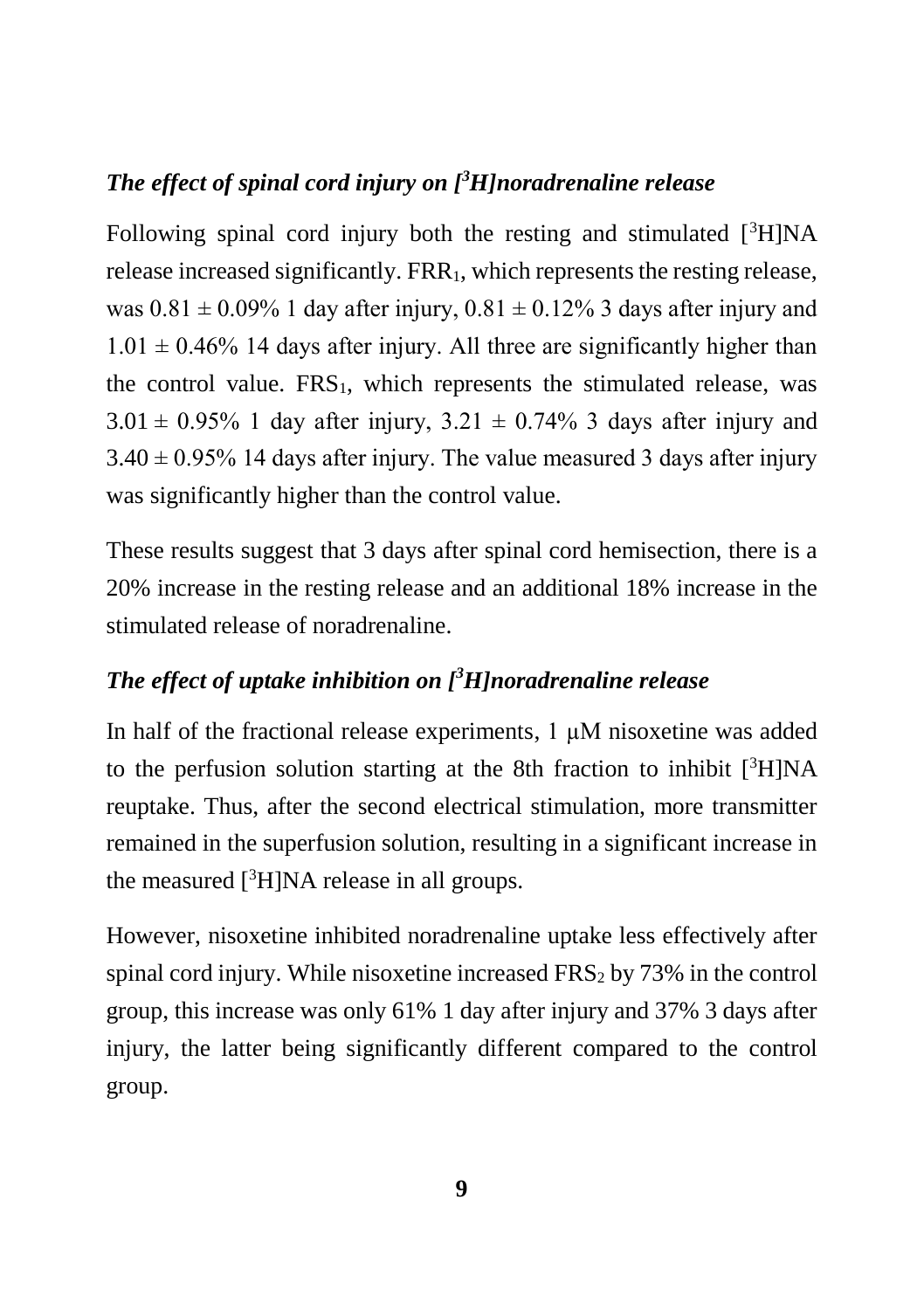### *The effect of ion channel blockage on [<sup>3</sup>H]noradrenaline release*

When the voltage dependent  $Na^+$  and  $K^+$  channel blocker lidocaine (5 mM) was added to the perfusion solution starting at the 8th fraction, the resting [<sup>3</sup>H]NA release increased significantly, reaching its maximum at the 13th fraction, then slowly decreased until the end of the experiment. The FRR<sub>2</sub>/FRR<sub>1</sub> ratio was  $5.22 \pm 0.20$  (p<0.001). Stimulated release on the other hand was inhibited.

The selective Na<sup>+</sup> channel blocker tetrodotoxin  $(1 \mu M)$  did not affect resting release, but almost completely inhibited stimulated release. The FRS<sub>2</sub>/FRS<sub>1</sub> ratio was  $0.19 \pm 0.05$ , which is one fourth of the control value  $(p<0,001)$ .

The selective  $K^+$  channel blocker 4-aminopyridin (300  $\mu$ M) markedly increased both the resting and stimulated release of  $[3H]NA$  $(FRR_2/FRR_1 = 5.02 \pm 0.17$ ;  $FRS_2/FRS_1 = 3.40 \pm 0.24$ ;  $p < 0.001$ ).

# *[ <sup>3</sup>H]noradrenaline uptake and release in the dental pulp*

The  $[3H]NA$  uptake of human dental pulp following 30 min  $[3H]NA$ labeling was  $116 \pm 69$  kBq/g. When noradrenaline release reached its stable resting value, the dental pulp released  $1.66 \pm 0.46\%$  of its total  $[$ <sup>3</sup>H]NA content in a 300 sec fraction (FRR<sub>1</sub>). Following a 100 sec electrical stimulation, the release (FRS<sub>1</sub>) was  $5.86 \pm 1.87\%$ . After the second stimulation, the release was smaller ( $FRS_2 = 4.60 \pm 1.42\%$ ), then returned to its resting value.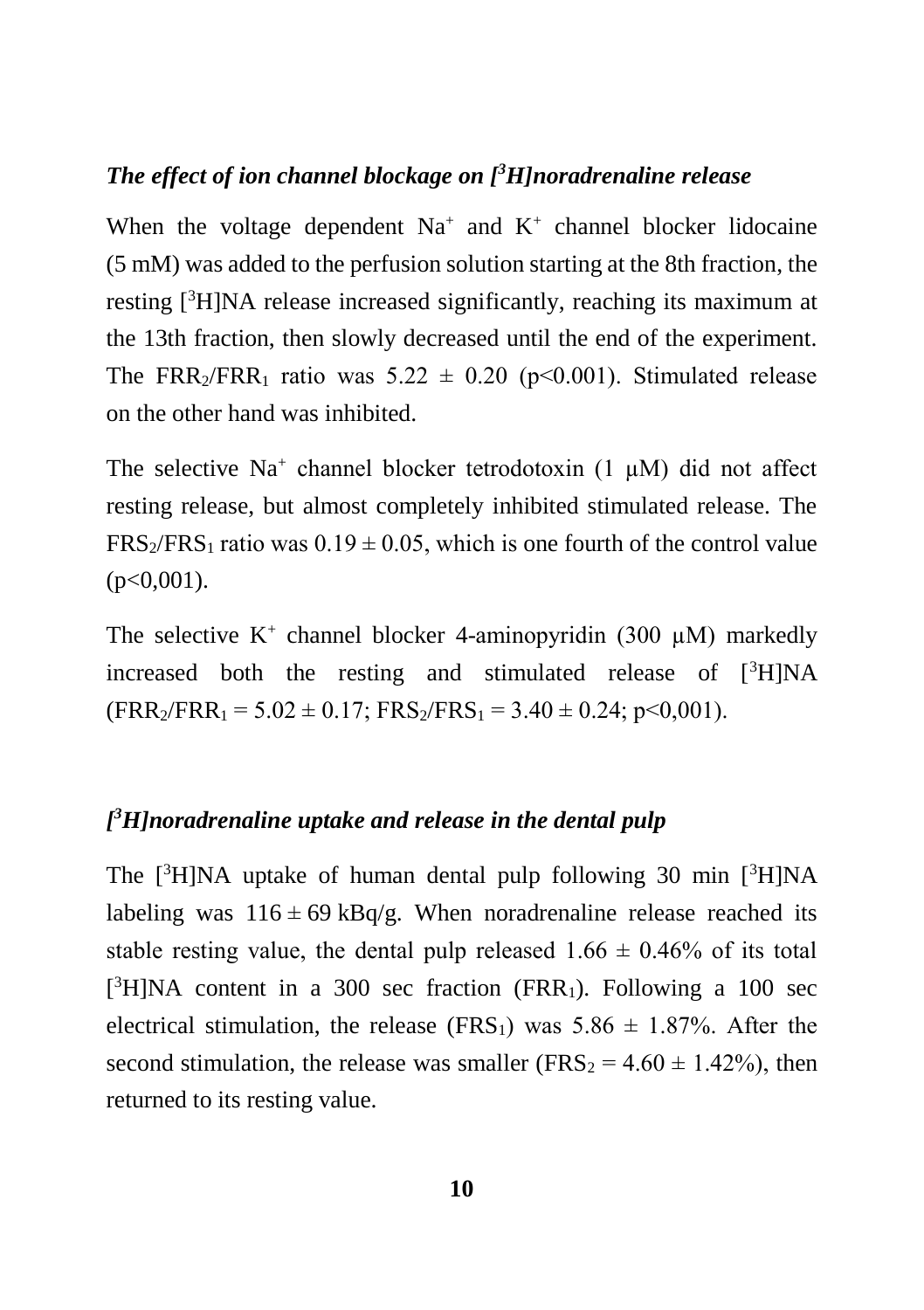### **CONCLUSIONS**

1) Our study is the first to measure the changes in noradrenaline release after spinal cord injury, which was simulated by hemisection in rats. After 3 days, noradrenaline release from the decentralised nerve terminals increased significantly, both during resting and stimulated conditions. Electron microscopy revealed an overall degeneration of the tissue. 2) The noradrenaline reuptake inhibitor nisoxetine lost its efficiency after spinal cord injury.

We conclude that following spinal cord injury, the increased concentration of noradrenaline exerts neurotoxic effect via its metabolites and its enhancing effect on glutamate release.

3) We characterised the changes in noradrenaline release in the spinal cord after the application of lidocaine and selective  $Na^+$  and  $K^+$  channel blockers. Na<sup>+</sup> channel blockage inhibited stimulated release, and  $K^+$ channel blockage increased both resting and stimulated release. Lidocaine blocked both ion channels, and significantly increased noradrenaline release, which might contribute to its anaesthetic properties, but also to its neurotoxic side effects.

4) Our measurements on human dental pulp showed that the noradrenergic terminals in the pulp can be effectively stimulated, and the characteristics of noradrenaline release are similar to that of neural tissue. Thus, the experimental procedure could be used to study the effects of certain pharmacological and pathological conditions on neurotransmitter release in the human dental pulp.